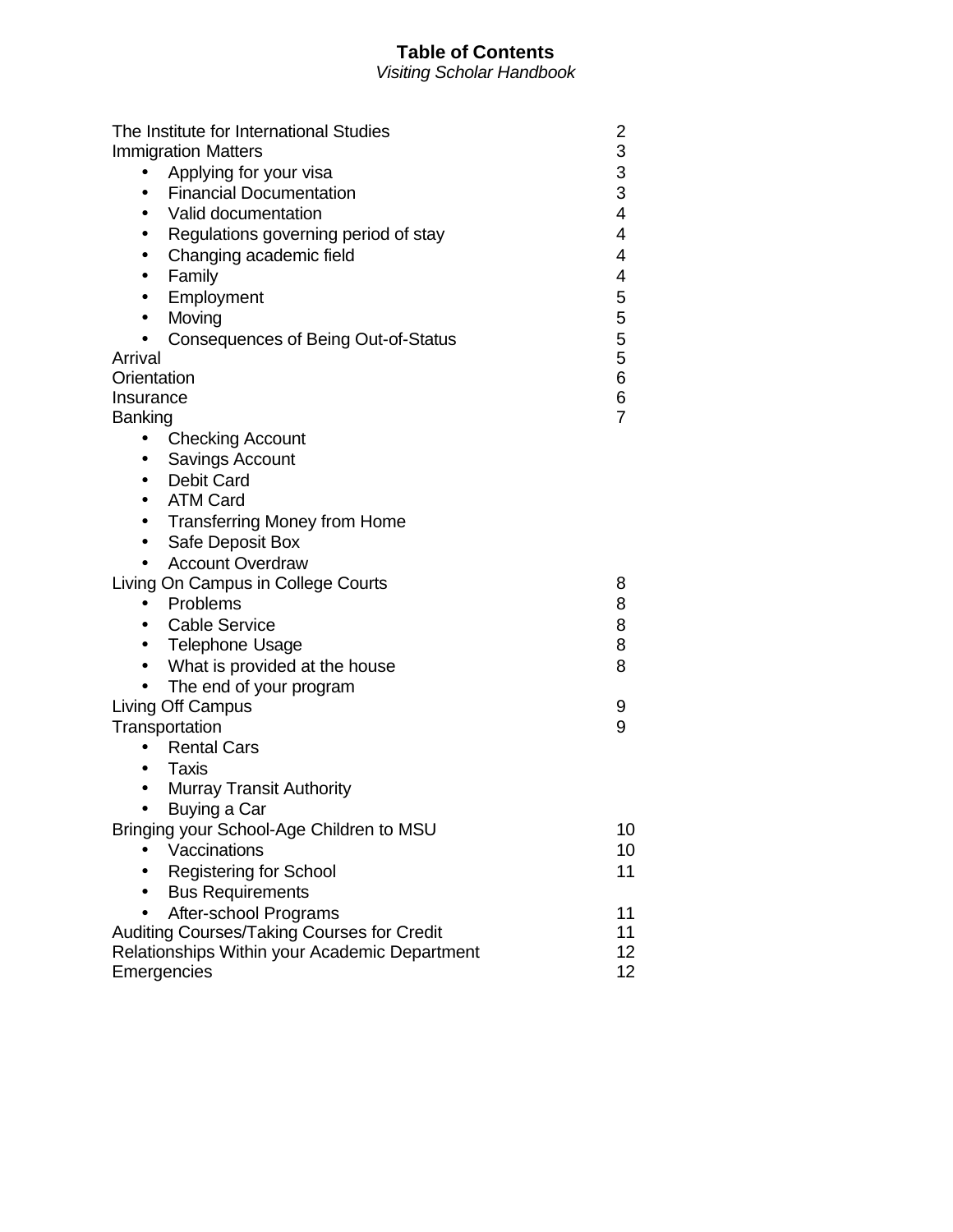## Institute for International Studies Visiting Scholar Policies

All international visiting scholars must read the information in this manual thoroughly and sign the contract at the end of the booklet before arrival at Murray State University.

## The Institute for International Studies

One of the primary goals of our office is to insure that new scholars are welcomed and well informed during their stay at the university. We want you to feel as if IIS is your support away from home. Our Scholar Coordinator's job is to assist you with immigration procedures, to help you adapt to a new culture and to provide you with encouragement or direction when you have questions. This coordinator and a graduate assistant therefore conduct an on-site orientation with you after arrival. This orientation will include many necessary components to your stay at MSU (see *Orientation*).

For your reference, the contact information for the IIS staff is listed below. **Please do not hesitate to contact us with any questions you may have.**

#### **Dr. Guangming Zou**, Interim

Director gzou@murraystate.edu 165 Woods Hall Murray, KY 42071 Ph: 270.809.3508 Fx: 270.809.3237

**Bill McKibben**, Director of International Admissions and Student Services bmckibben@murraystate.edu 165 Woods Hall Murray, KY 42071 Ph: 270.809.3089 Fx: 270.809.3237

**Melanie McCallon**, Study Abroad Coordinator mmccallon@murraystate.edu 165 Woods Hall Murray, KY 42071 Ph: 270.809.3236 Fx: 270.809.3237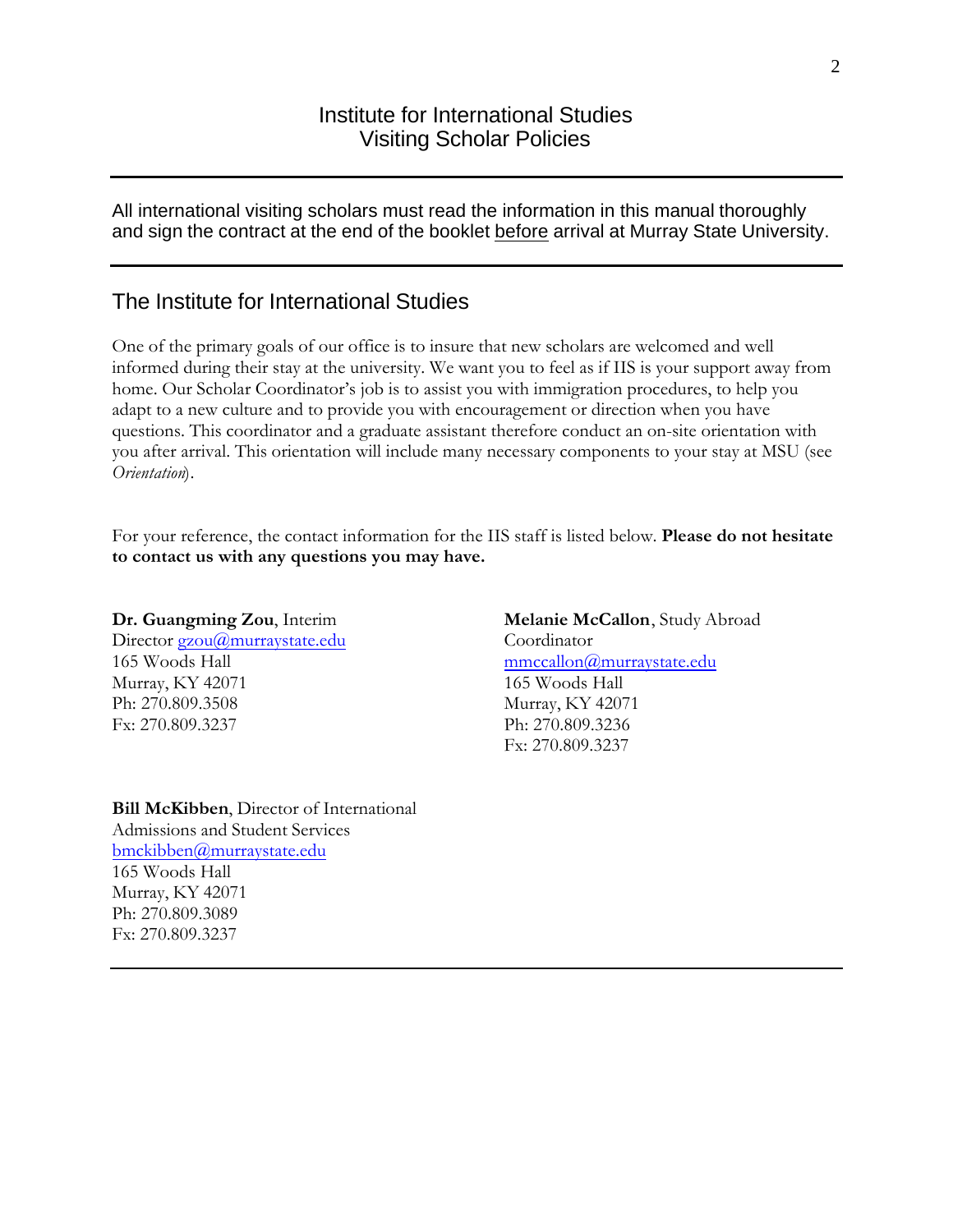# **Immigration Matters**

Any questions you have concerning immigration should be addressed to the Responsible Officer, Bill McKibben, located in the Institute for International Studies at MSU. Bill is the J-1 DHS appointed officer for Murray State and will be able to assist you with any questions or problems you may have.

### *Applying for your visa*

When you go to the Embassy to apply for your visa, you will need the following:

- **DS-2019 issued by Murray State University or your sponsoring program.** This is the document the shows you are sponsored by MSU. It will be signed by a Murray State University representative in blue ink.
- **Proof of your financial support.** This includes personal funds, government funds, and any funds offered by a private agency. You should show proof of your personal funds in the form of a bank statement verifying the amount in your bank account. This should be the same amount that you have shown to MSU in authorizing your DS-2019. Remember that all scholars are required to provide proof to MSU of \$1,000 per month + \$200 per month for each dependent (spouse, children). Proof of government or private funds will need to be shown in the form of an award letter.
- **Invitation letter from MSU.** When your DS-2019 is sent to you, a letter is included inviting you to come to MSU for a specific purpose. The Embassy will need to see this letter and read the specific duties that you have been invited to pursue while at MSU. If your spouse and/or children are accompanying you to MSU, their names and birthdates should be included in this letter as well.
- **Passport.** Make sure your passport is valid before going to the Embassy. If you are bringing your family, you must have valid passports for the **entire** family.

There are several laws that govern your stay in the United States. It is very important that you adhere to these laws in order to maintain your status and be eligible to return to the US in the future. Pay close attention to the following information. If anything is unclear, please see Melanie McCallon for further clarification.

#### *Financial documentation*

To be eligible to participate in the visiting scholar program at Murray State University, you must provide proof of financial support in the form of an official bank statement from your local bank. This should be provided to the Institute for International Studies when your other paperwork is turned in for receipt of your visa documents.

You should provide proof in the following amounts:

- \$1,000 per month for self
- \$200 additional per month per dependent

These minimum amounts were set for your safety. We want to ensure that you will be prepared for your stay at MSU and be able to afford the cost of living here in Murray, Kentucky for the length of your stay.

If you are receiving a stipend from Murray State during your stay, that stipend can be counted toward these required total amounts.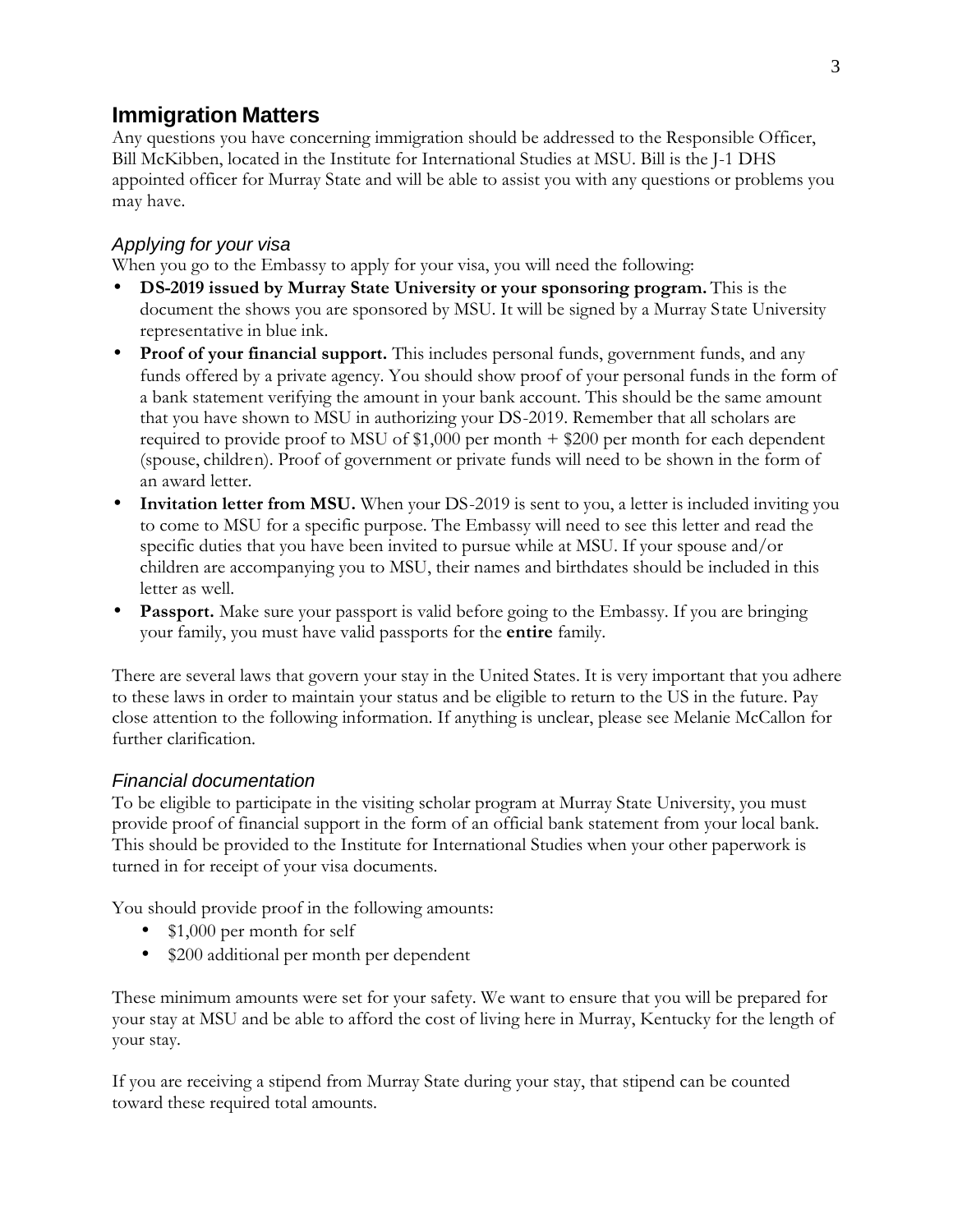If you are living in the international house during your stay at Murray State University, you can subtract \$300 per month from the total required.

### *Valid Documentation*

In order to maintain status as a visiting scholar in the United States, you must keep your documents current. If your passport will expire during your stay at MSU, you should apply for a new passport at least 4 months in advance of the expiration date. If your passport expires during your stay without renewal, you risk falling out of status.

Your visa should be valid for your entire period of stay. However, if it is not, you must get it renewed if you return home at any time during your program.

The DS-2019 is one of the most important immigration documents that you have. This document informs the US Government that you are in valid status in the United States. **You must NOT stay in the United States more than 30 days past the end date on your DS-2019.** If you wish to extend your program, you MUST seek assistance at the Institute for International Studies to have your paperwork extended BEFORE the expiration date on your DS-2019 or you will be considered out-of-status.

#### **If you lose any of your immigration documents: Passport, Visa, DS-2019 or I-94, contact the Institute for International Studies immediately.**

#### *Regulations governing period of stay*

J-1 Scholars are permitted to remain in the U.S. for a period up to 3 years to complete the purpose for which s/he entered the U.S. Extensions can be made for another 6 months only if that time is crucial to the completion of the original project.

Scholars are eligible to remain in the U.S. for up to 30 days past the ending date in block 4 of the DS-2019. This 30 days is a grace period only and the scholar is not permitted to do scholarly work during that period. Instead it is intended for travel and leisure time only.

#### *Changing academic field*

The spirit of the J-1 Student and Exchange Visitor Program is to fulfill a specific purpose and return home with that purpose fulfilled to share knowledge with your native community. In the spirit of the J-1 program, scholars are eligible to maintain their program for the purpose and time period they entered the US. A J-1 scholar can be extended for a maximum of 3 years to fulfill this original purpose. However, if a scholar wishes to pursue a separate area of research or wishes to pursue a degree, s/he should see the Responsible Officer to determine the correct course of action to fulfill those goals. Since they are not pursuant to the original purpose for which the scholar entered the U.S., a change of category or a change of status may be necessary. See the Responsible Officer for details and advisement.

### *Family*

If you bring your family with you to MSU, they are dependent on your visa status. This means that their J-2 visas are only valid if your J-1 visa is valid. Your family is issued separate paperwork, but their status will always depend on your status. For this reason, please pay attention to the following points: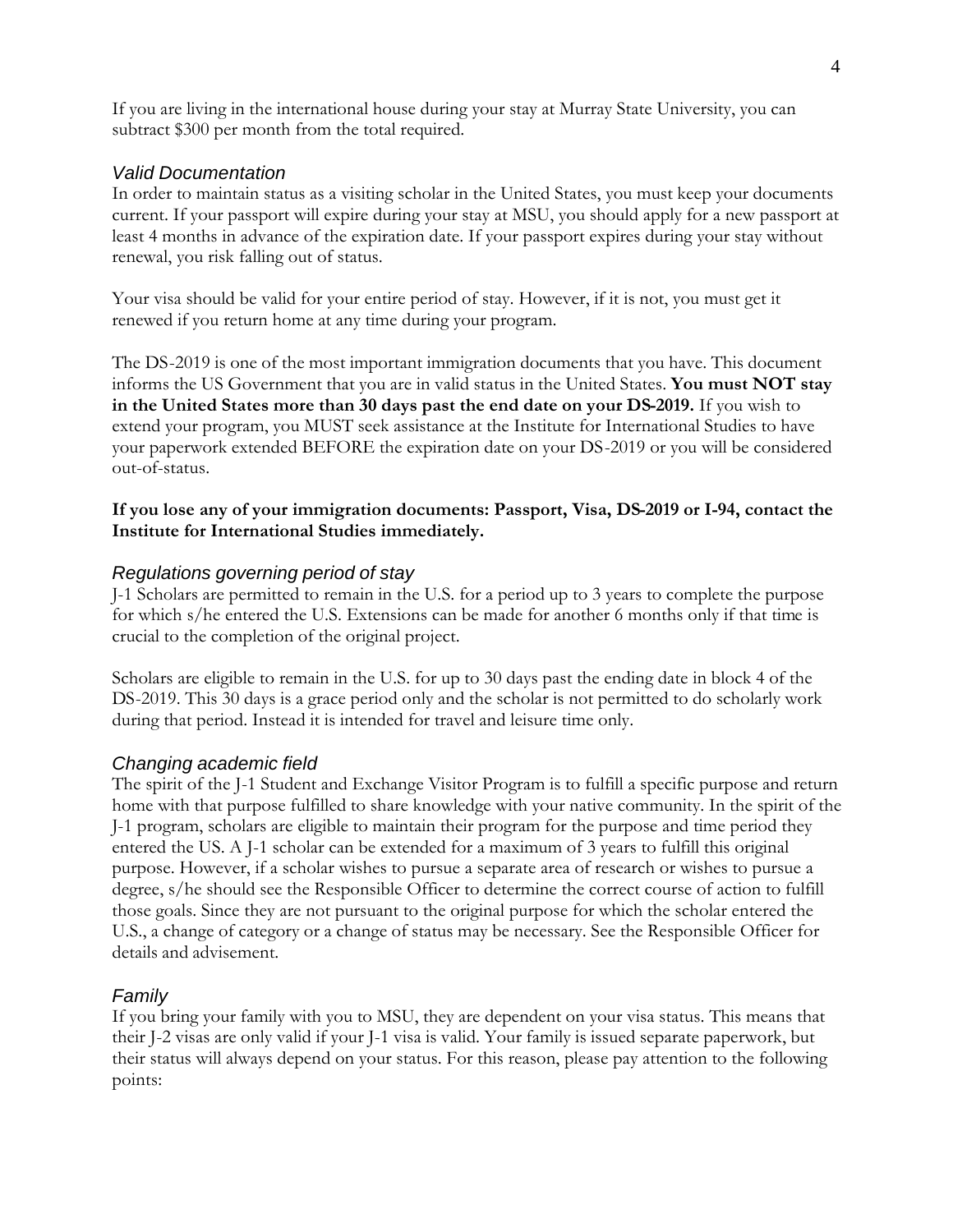- You must purchase insurance for yourself AND every family member.
- If you return home, you cannot remain in your home country and leave your family in the US without you for an extended period of time. They will be considered out-of-status if you leave them in the US on your visa indefinitely.
- If any of your dependents wish to enroll in courses at Murray State University, they may do so only on a part-time basis and may not seek a degree at MSU unless they apply to change their J-2 status to J-1 or F-1 status.
- All J-2 dependents must seek permission from the DHS (formerly the INS) to seek employment. No J-2 can work to provide financial support for living expenses for the J-1. J-2's are only eligible for employment that will subsidize personal spending money during the J-1's stay in the U.S.

#### *Employment*

All J-1 scholars are allowed to work on campus **with permission from the Responsible Officer**. On-campus employment must be approved prior to the start date of employment. All on-campus employment must relate to the objectives for the scholar's visit.

Off-campus employment can be pursued only if it relates to your original objective for visiting MSU. Please seek the Responsible Officer for details concerning working off-campus. **You must always obtain permission from the Responsible Officer for employment BEFORE beginning work or accepting payment or you will be considered out of status.** 

#### *Moving*

If you move at any time during your stay in Murray, you MUST notify the Responsible Officer within 10 days and provide your new address and phone number. You must also notify the DHS (formerly the INS) within 10 days. **Failure to notify either the Responsible Officer or the DHS will result in a loss of valid status.** 

#### *Consequences of Being Out-of-Status*

If you fall out of status, you will need to apply for reinstatement, unless you have been out of status for more than 270 days, in which case you are not eligible to apply for reinstatement. Reinstatement is a long process that can be very expensive depending on the reason you have fallen out of status. The DHS can deny your reinstatement and order you to exit the country immediately. If reinstatement is approved, you will be eligible to complete your current program.

## Arrival

After your acceptance to the MSU Visiting Scholar Program and the issuance of your visa, you can purchase your airline ticket. **You should plan Nashville, Tennessee or Paducah, Kentucky, as your final destination.** Once your plane ticket has been purchased, you **must** notify the Institute for International Studies Scholars' Coordinator at bmckibben@murraystate.edu and **provide the Coordinator with the following flight information: airline, flight number, time of arrival, and city arriving from**. This point of arrival is a two-hour drive away, so be sure to **notify the Scholar Coordinator at least one week in advance of your arrival**. The Coordinator or a representative of the Institute for International Studies will meet you at baggage claim after your plane arrives and bring you to Murray, Kentucky to begin your stay at MSU. If you are bringing children, we will need to reserve car seats to adhere to the Kentucky and Tennessee state laws regarding child passengers. Please notify Melanie of the ages of all children accompanying you to MSU.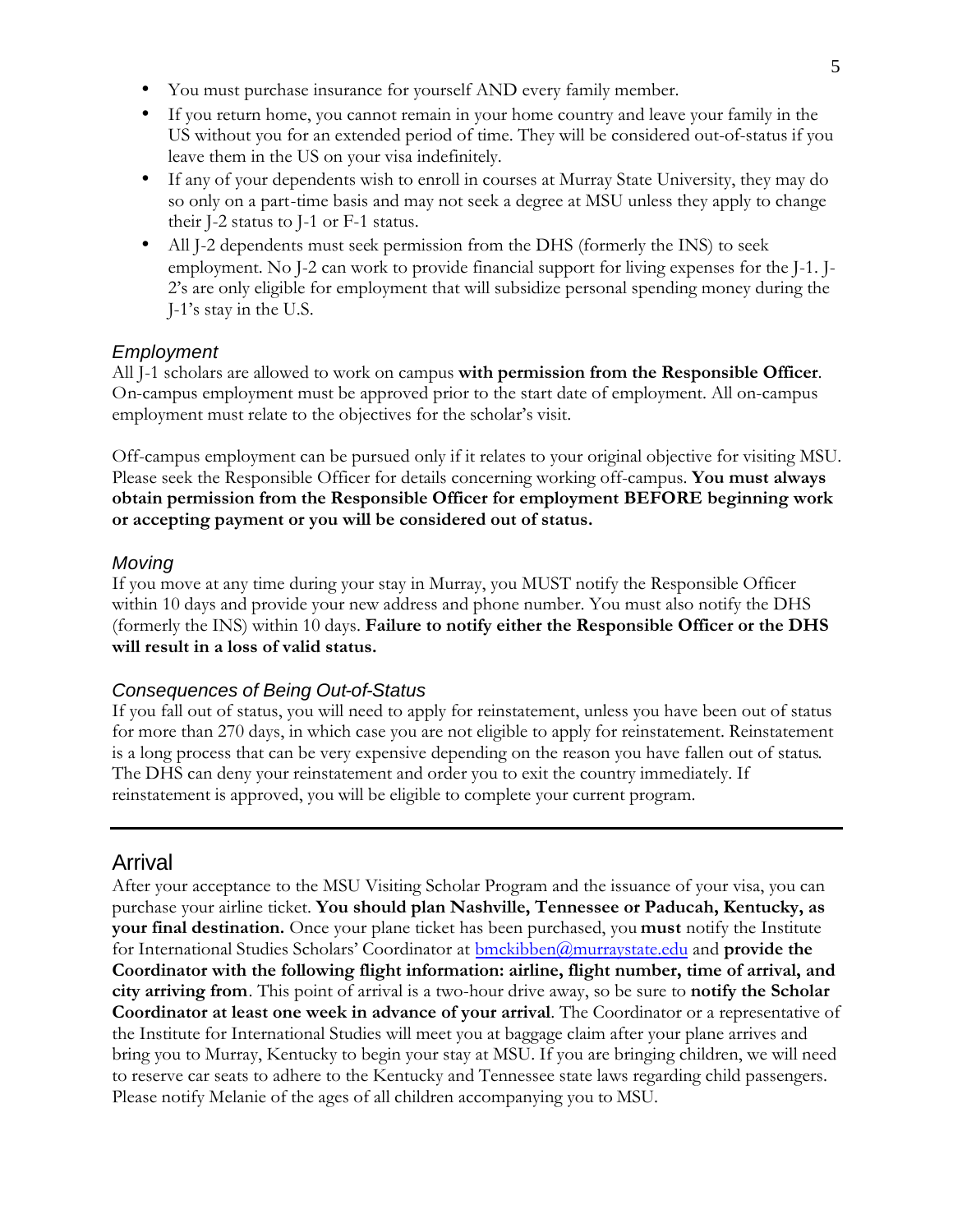# **Orientation**

Your orientation will begin the day after your arrival in Murray. It will include the following:

- Social Security Card *If you already have a social security number, bring your card with you to the U.S.! This is very important.*
- Banking
- Campus Tour
- Campus ID Card
- Visit to local grocery/department store
- Departmental Introductions in your academic department
- Insurance
- *If you have children*: enrolling them into school, meeting their teachers, visiting the school, obtaining the bus schedule, finding after school care for them if needed, making appointments for any vaccinations (shots) that are needed, buying items on the school supply list, filling out paperwork for their school, arranging rides to and from school, arranging ESL assistance for your children
- Establishment of an MSU Email Account
- Anything else that needs to be done.

In order to help us to get this orientation done in a speedy manner, please read this manual completely and be ready with your questions upon arrival. **If you are bringing children with you, it is very important that you read the section: Bringing Your School-Age Children.** This section will help you in bringing the right materials and documents for your child so that s/he can be enrolled quickly into the local school here in Murray.

# Insurance

As a J-1 scholar, your insurance requirements are very strict. **You must purchase insurance immediately after arrival at MSU or before you come to the US.** If you purchase insurance in your native country, you must bring a copy of the policy in ENGLISH from home. You will be considered out of status if you do not purchase insurance with the minimum requirements within one week of arrival at MSU. The minimum insurance requirements for a J-1 scholar are:

- Medical benefits of at least \$50,000 per person per accident or illness
- Repatriation of remains in the amount of \$7,500
- Expenses associated with medical evacuation in the amount of \$10,000
- The policy should have a deductible less than \$500

If you bring family with you to the US as J-2 dependents, all dependents MUST also have these minimum requirements. Proof of insurance will be needed for you AND all dependents who come with you to MSU.

You may purchase insurance after arrival at MSU. Policy options are included in your welcome packet and are also available at the IIS after your arrival.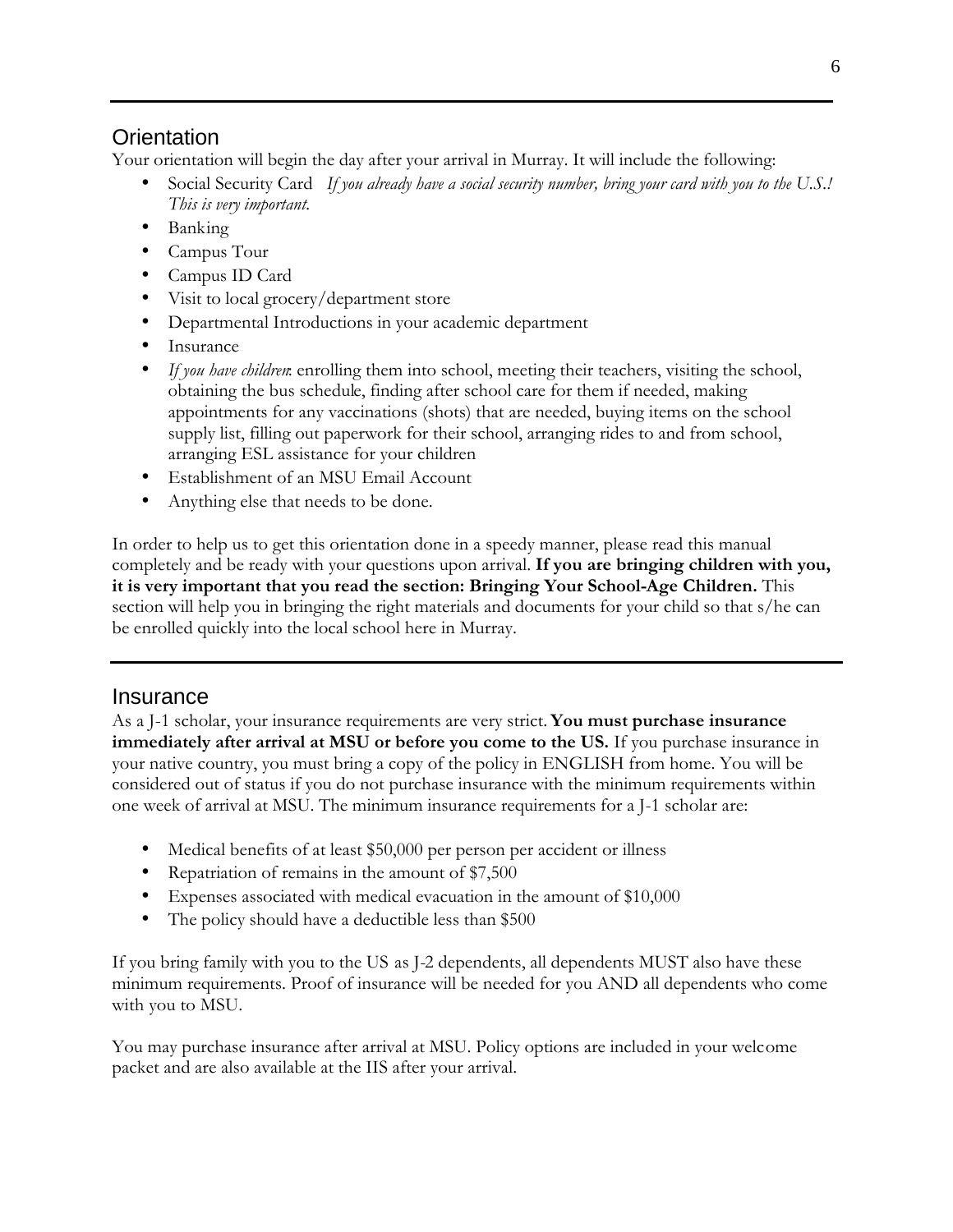## Banking

After your arrival at MSU, our orientation staff will assist you with several things. One of these is securing a bank account. There are several local banks to choose from in Murray. All have ATM machines in town and one has an ATM machine on campus in the student services building. Most banks offer the same basic services:

#### Checking Account

This is an account in which you place your money in the bank and are able to write checks to spend that money. Checks are accepted at every shopping location in Murray with the exception of some restaurants and gas stations. If you are not familiar with checks and how to write checks, the IIS will assist you with this after arrival.

#### Savings Account

This type of account allows you to place money in the bank and earn interest on that money. You cannot write checks on this money.

#### Debit Card

A debit card is a visa or mastercard that pulls money directly out of your account. It can be used anywhere visa or mastercard are accepted, but instead of paying interest on your total, the bill automatically comes out of your bank account. This card can be used with either a checking or a savings account.

### ATM Card

An ATM card allows you to get money out of cash machines all over the world. This money comes directly out of your bank account. You can use your ATM card to access your checking and/or savings account.

#### Transferring Money From Home

You can transfer money to your bank account here after arrival in Murray if necessary. However, you should ask the Responsible Officer about the fees associated with transferring money into your account here in Murray. This can be very expensive. Check on this before leaving your home country.

#### Safe Deposit Box

Banks in the US offer the use of a safe deposit box to store your valuables such as your passport, expensive jewelry or family heirlooms. This may be useful when you travel while in the US. A safe deposit box costs a monthly fee payable directly to the bank where your box is located.

#### Account Overdraw

In the US, banks do not allow customers to overdraw their accounts. Though this is common practice in countries outside the US, doing this in the US will be very costly to you. Therefore, be very careful about the amount of money you spend from your account. Fees related to overdrawing your account can be as much as \$30 per check per day.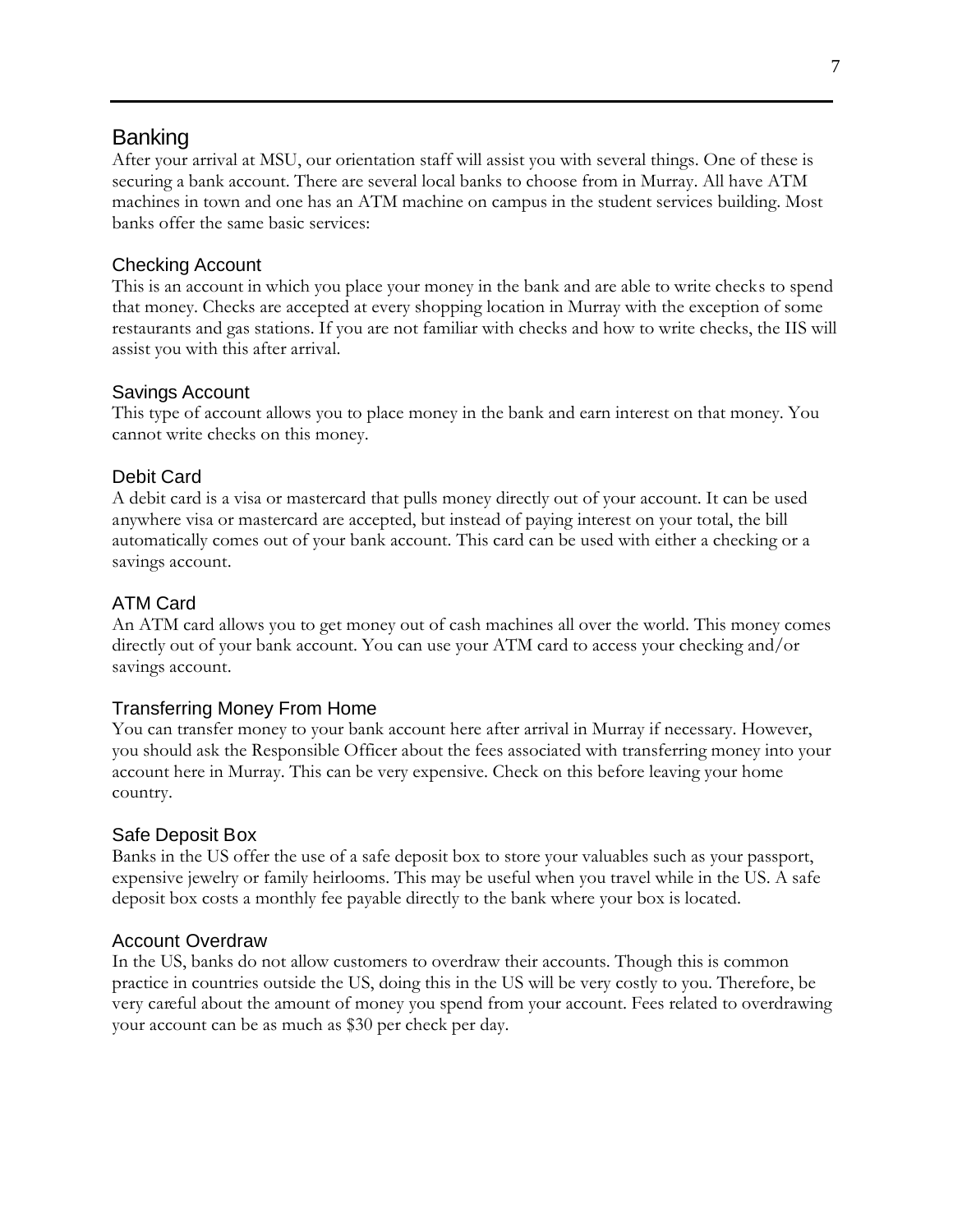## Living on campus in College Courts

College Courts is an apartment complex owned and operated by Murray State University. Onebedroom apartments are readily available, though two-bedroom apartments are ordinarily reserved for scholars and students who bring family members to MSU with them. All College Courts apartments are furnished with a bed, desk, couch, table and chairs and have a full private bathroom and kitchen. Cable, internet service, water, trash pick-up and electricity are provided.

If you are placed in one of the college courts apartments owned and operated by Murray State University, there are several things you will need to be responsible for. The apartment is provided free of charge to our visiting scholars **who qualify for it.** The Institute for International Studies expects you to take care of the apartment and all of the furniture and goods in it. In that respect, pay close attention to the following things:

#### *Problems*

If anything is broken at the house, please contact Bill at 270.809.3089 or  $b$ mckibben $@$ murraystate.edu as soon as possible. Do not let the problem last until the apartment is permanently damaged. As soon as something goes wrong, notify Bill to have the problem fixed.

#### *Cable service*

Basic cable service is provided in the apartments.

#### *Telephone usage*

**No long-distance calls can be made from the phone at theapartments, unless you use a telephone card.** You can purchase inexpensive telephone cards at a local world grocery store, Gloria's, as well as many other local marts around Murray.

#### *What is provided at the apartment?*

We have furnished the following: beds, couch, desk, chairs, a dining room table, bookshelf, several lamps, dressers, small side tables, television , towels, wash cloths, hand towels, bath mat, shower curtain, blankets, pillows, sheets, mattress pad, telephone, window blinds, pots, pans, silverware, plates, cereal bowls, cups/glasses/mugs, various cooking utensils, cooking bowls and all major appliances. Please note that these items are not all brand-new items, and are added to by each new scholar that utilizes the house.

You must leave all items in the house and are not permitted to take any items provided in the apartment home with you or to any other living quarters you may move into while at MSU. **Additional supplies, including cleaning supplies and personal hygiene supplies, must be purchased by the scholar.** 

#### *The end of your program*

Please leave the house as you would want to find it. Clean the house, including the bathroom, kitchen, dishes you have used, linens you have used and vacuuming all of the floors. Take **all** of your personal possessions with you when you leave, as we are unable to mail any leftover items to you. All food and personal effects left in the house will be thrown into the trash within 2 days after you vacate it.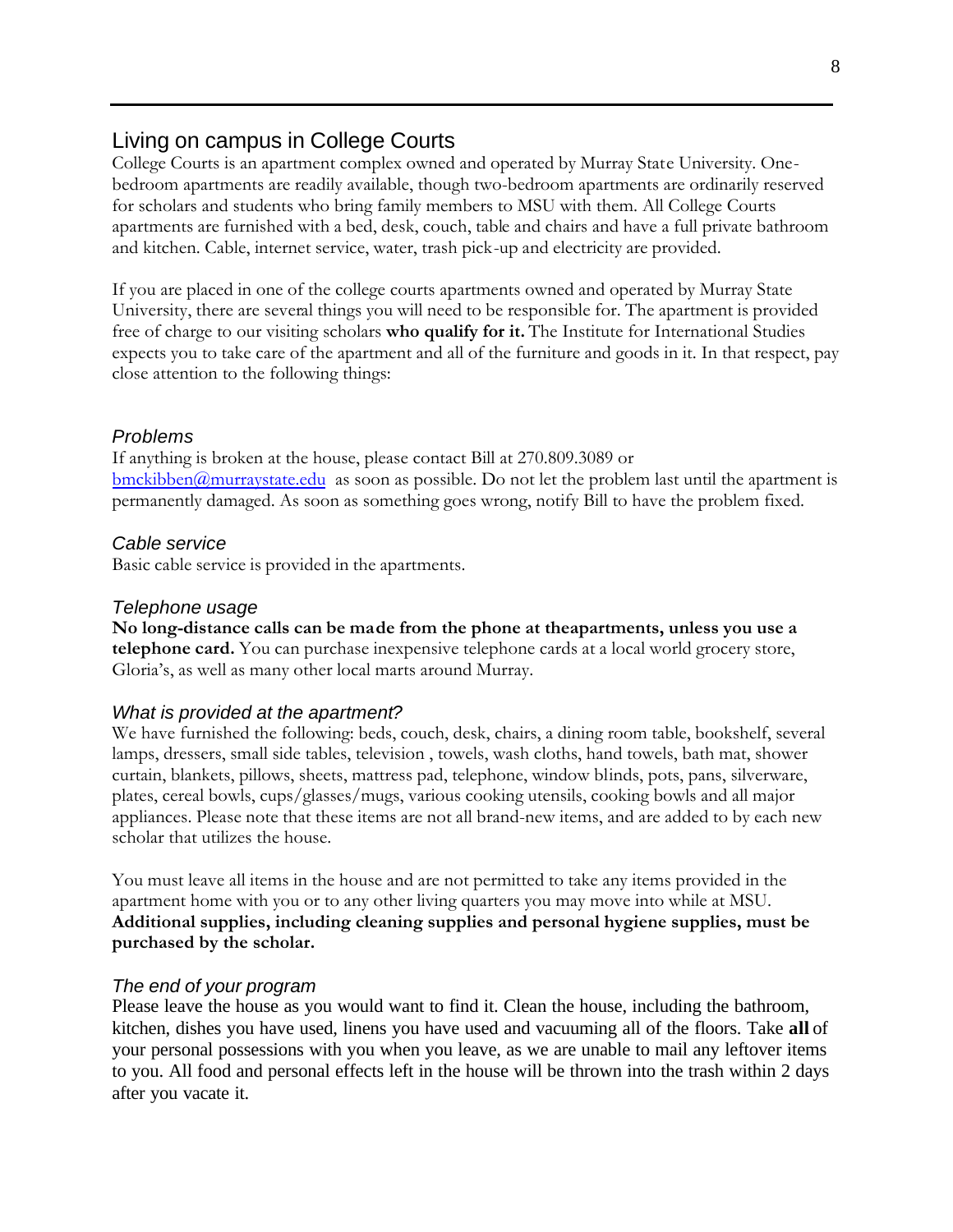## Living off-campus

You may choose to live off-campus while visiting Murray State University. For those of you who are not visiting MSU as part of a reciprocal exchange, this is one option that may satisfy your needs.

Murray State University employees are unable to assist you with securing off-campus housing prior to your arrival at MSU. If you are not participating in an exchange agreement, you are responsible for finding housing suitable to your needs after arrival in Murray and for securing furniture, having utilities (water, cable, telephone, electricity, internet) activated and other details associated with offcampus housing. The Institute for International Studies will assist you if possible.

Off-campus living costs are usually much higher than on-campus costs, though you may be able to find more updated accommodations off-campus more easily. You can expect rent for a onebedroom apartment off-campus in Murray to range from \$275 up to \$500 per month. This monthly charge does not include utility payments for water, electricity, telephone, internet, cable, or trash services. Keep this in mind when budgeting for your visit to MSU.

### Transportation

Murray is a very small town. As a result, there are few options for transportation within Murray and between nearby cities. These options include the following:

### Rental Cars

Murray has two rental car companies, Enterprise and Haley's. Both are near the campus. Cars can be rented for months at a time. You can use your international license or foreign license for this purpose. Costs vary. You should inquire as to the costs after your arrival in Murray.

#### Taxis

There are two local taxi companies, Bri'z and RadioCab. Both offer service to Paducah, Clarksville and Nashville, the closest larger cities to Murray. Costs vary. You should inquire at the IIS after arrival for these costs.

#### Murray Transit Authority

The transit authority operates Monday thru Friday from 9:00 a.m. until 2:00 p.m. The cost is \$2.00 for each adult and .50 for each child. The transit authority will pick you up at your home for transportation to the local shopping areas, doctor appointments or other local errands that need to be done. You should inquire at IIS for the contact information for the transit authority.

### Buying a Car

To purchase a car in the US, you must have a US driver's license. Before you can obtain a driver's license, you must have a social security number. After your arrival in Murray, you will immediately apply for a social security number. The wait for the social security number is between 3 and 8 weeks. Therefore, you should be ready to rely on other forms of transportation while you are waiting for your social security number to arrive.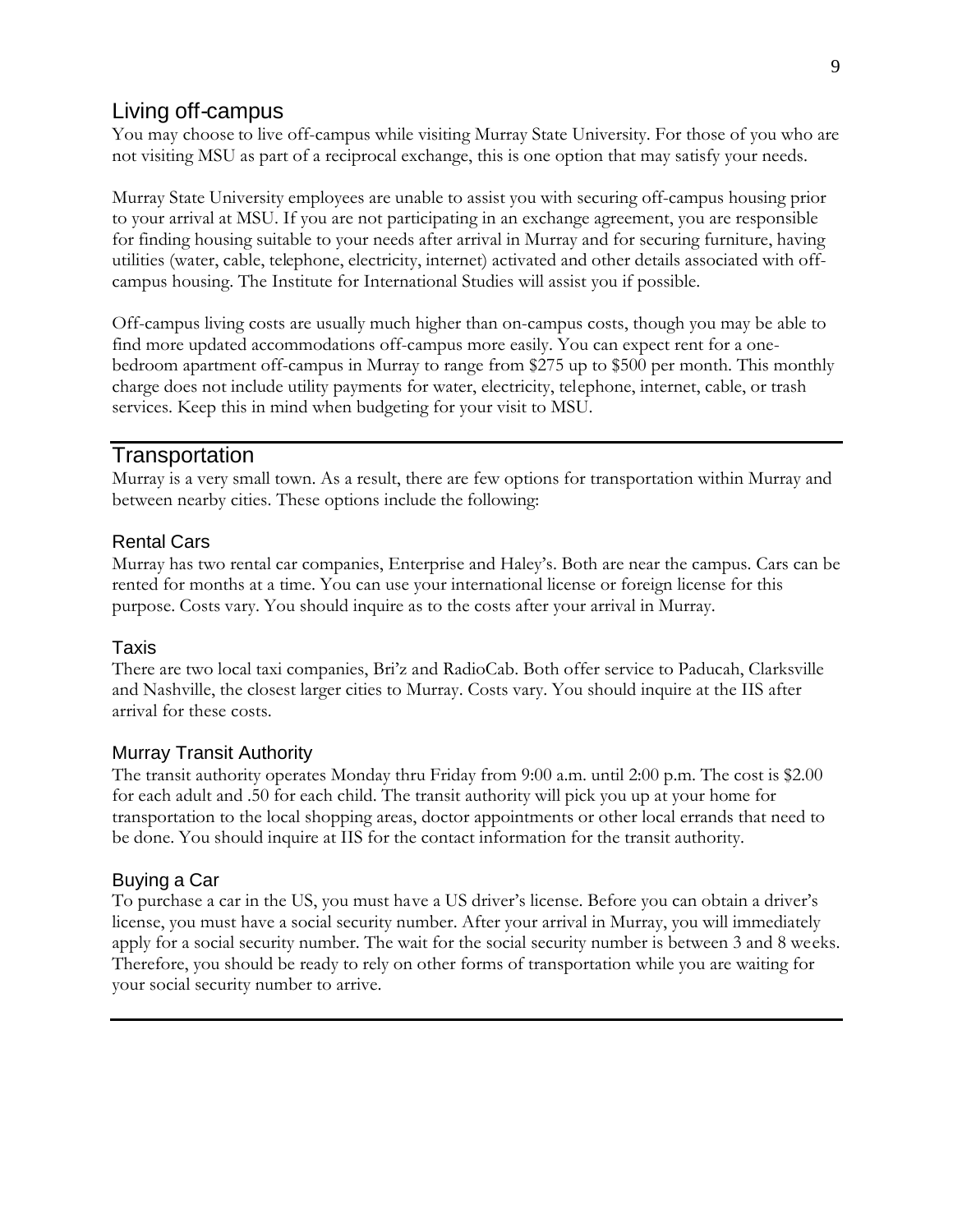# Bringing your School-Age Children

If you bring your school-age children (age 5 to 18) to Murray with you, there are several things that you should consider and be prepared for before leaving your native country. This section is intended to reduce your stress after arrival in getting your child enrolled in school.

## *Vaccinations*

All school-age children are required to have a specific amount and type of vaccinations (shots). A booklet called "Shots for Tots" is available at the Institute for International Studies and is enclosed here for you if you have informed the IIS that you are bringing children with you to MSU. This booklet explains what each shot is for and how the illness it prevents can be recognized. The shots required for children to attend school are broken down according to age. These are:

| Child's Age                 | Vaccination                                                        |
|-----------------------------|--------------------------------------------------------------------|
| Birth-2 months              | Hepatitis B                                                        |
| 1-4 months                  | Hepatitis B                                                        |
| 2 months                    | Diphtheria, Tetanus and Pertussis; Polio; Haemophilus influenzae   |
|                             | type b; Pneumococcal disease                                       |
| 4 months                    | Diphtheria, Tetanus and Pertussis; Polio; Haemophilus influenzae   |
|                             | type b; Pneumococcal disease                                       |
| 6 months                    | Diphtheria, Tetanus and Pertussis; Haemophilus influenzae type b;  |
|                             | Pneumococcal disease                                               |
| 6-18 months                 | Hepatitis B; Polio                                                 |
| 12-15 months                | Haemophilus influenzae type b; Measles, Mumps and Rubella;         |
|                             | Pneumococcal disease                                               |
| 12-18 months                | Chickenpox                                                         |
| 15-18 months                | Diphtheria, Tetanus and Pertussis                                  |
| Before starting school, 4-6 | Measles, Mumps and Rubella; Diphtheria, Tetanus and Pertussis;     |
| years                       | Polio                                                              |
| $11-12$ years               | Measles, Mumps and Rubella (if your child has not had the MMR      |
|                             | shots yet); Chickenpox (if your child has not had the Chickenpox   |
|                             | shot and has never had chickenpox); Hepatitis B (if your child has |
|                             | not had the Hep B shots)                                           |
| $11-16$ years               | Tetanus, Diphtheria                                                |

If your child has had these vaccinations in your native country, you MUST bring a record of these shots in ENGLISH with you to the US or your child will be required to get these shots again, which could be costly. Some vaccinations can only be performed by a local physician. Office visits at local physician's offices are costly in America. It is to your advantage to bring your child's vaccination record with you to the US in order to more easily be enrolled into the local schools.

## *Registering for school*

Registering for school can take a few days to complete. There are many forms to complete and policies to understand before enrolling into a local school. The Institute for International Studies will assist with this process and take you to the local school appointments to help get your child enrolled into school.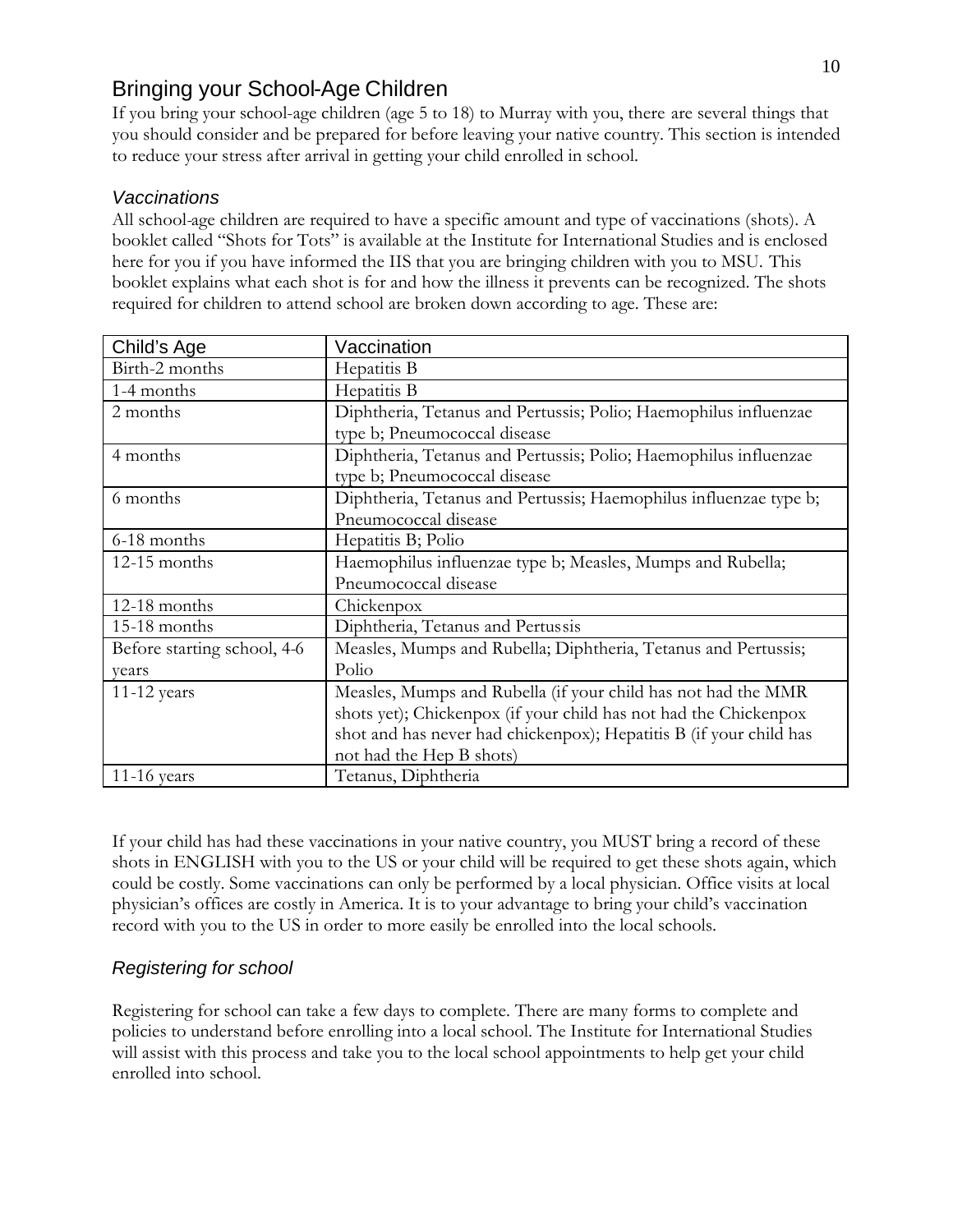#### Bus requirements

The local schools offer a bus pick up and drop off service to all school children in the county limits. The IIS can assist you with informing the bus service that you wish to utilize it. Your child can ride the bus both to and from school or just one way depending on your needs. The IIS will help you find out what time the bus picks up and drops off and the closest stop to your housing. In return, the bus drivers often appreciate having a sheet of commands in your native language. For that purpose, please translate the following phrases into your native language:

- Sit down.
- Be quiet.
- Hello.
- Good Morning.
- Good afternoon.
- Goodbye.
- See you tomorrow.
- No food is allowed on the bus.
- Wake up.
- This is your bus stop.

Local school buses are on a very strict schedule. If the bus driver has informed you that your child will be picked up at 6:50 every morning, then your child should be at the bus stop before 6:50. If your child is late, the bus will not wait for him/her. In the afternoons, if you are not waiting for your child at the bus stop, the bus will not drop your child off.

#### After school programs

If you are attending evening or late afternoon classes and are unable to meet your child at the end of the school day, you may wish to register your child for an after-school program. There are many of these programs available at the local schools. They cost additional money. Their sole purpose is to allow students to stay in a safe place until parents are able to pick up the children. Please ask for more details about these after school programs at IIS.

## Auditing courses/taking courses for credit

All courses, whether taken for credit or as an audited course, **MUST** be related to your academic field and purpose for visiting Murray State University. **This is a requirement for your visa.**

As a visiting scholar, you are permitted to audit up to 3 courses with the permission of the instructors of those courses. You should seek assistance in contacting these professors from the Institute for International Studies or feel free to contact the instructors on your own.

As an auditing student, you will not receive official course credit or a Murray State University transcript of these courses. Auditing classes does not require that you take the tests or do course homework. As an auditor, you are also not paying for the classes, so you a re requested to sit in and observe the classes and not to take part in the class discussion or group work activities as a participant unless the instructor gives you permission to do so.